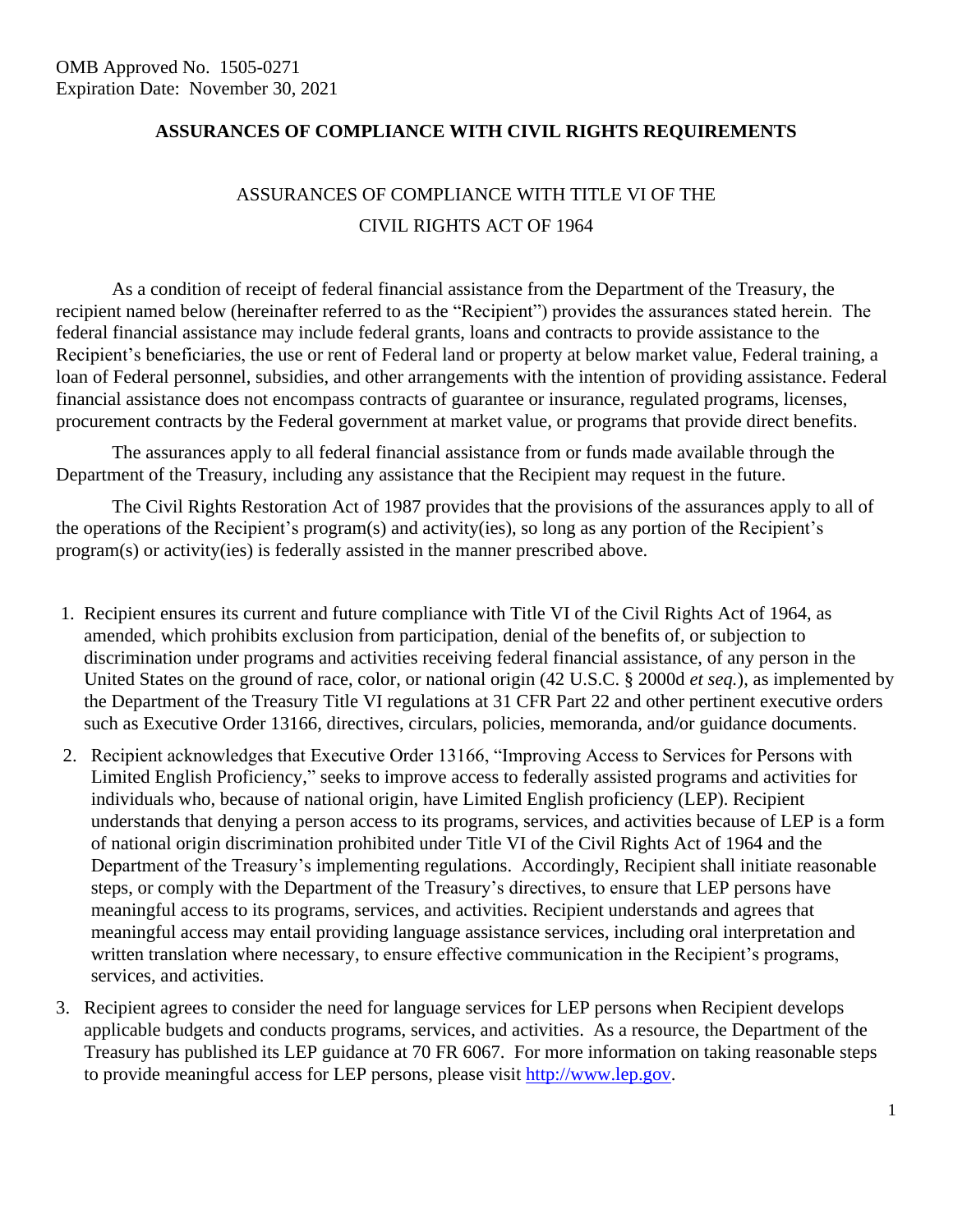OMB Approved No. 1505-0271 Expiration Date: November 30, 2021

- 4. Recipient acknowledges and agrees that compliance with the assurances constitutes a condition of continued receipt of federal financial assistance and is binding upon Recipient and Recipient's successors, transferees, and assignees for the period in which such assistance is provided.
- 5. Recipient acknowledges and agrees that it must require any sub-grantees, contractors, subcontractors, successors, transferees, and assignees to comply with assurances 1-4 above, and agrees to incorporate the following language in every contract or agreement subject to Title VI and its regulations between the Recipient and the Recipient's sub-grantees, contractors, subcontractors, successors, transferees, and assignees:

*The sub-grantee, contractor, subcontractor, successor, transferee, and assignee shall comply with Title VI of the Civil Rights Act of 1964, which prohibits recipients of federal financial assistance from excluding from a program or activity, denying benefits of, or otherwise discriminating against a person on the basis of race, color, or national origin (42 U.S.C. § 2000d et seq.), as implemented by the Department of the Treasury's Title VI regulations, 31 CFR Part 22, which are herein incorporated by reference and made a part of this contract (or agreement). Title VI also includes protection to persons with "Limited English Proficiency" in any program or activity receiving federal financial assistance, 42 U.S.C. § 2000d et seq., as implemented by the Department of the Treasury's Title VI regulations, 31 CFR Part 22, and herein incorporated by reference and made a part of this contract or agreement*.

- 6. Recipient understands and agrees that if any real property or structure is provided or improved with the aid of federal financial assistance by the Department of the Treasury, this assurance obligates the Recipient, or in the case of a subsequent transfer, the transferee, for the period during which the real property or structure is used for a purpose for which the federal financial assistance is extended or for another purpose involving the provision of similar services or benefits. If any personal property is provided, this assurance obligates the Recipient for the period during which it retains ownership or possession of the property.
- 7. Recipient shall cooperate in any enforcement or compliance review activities by the Department of the Treasury of the aforementioned obligations. Enforcement may include investigation, arbitration, mediation, litigation, and monitoring of any settlement agreements that may result from these actions. The Recipient shall comply with information requests, on-site compliance reviews and reporting requirements.
- 8. Recipient shall maintain a complaint log and inform the Department of the Treasury of any complaints of discrimination on the grounds of race, color, or national origin, and limited English proficiency covered by Title VI of the Civil Rights Act of 1964 and implementing regulations and provide, upon request, a list of all such reviews or proceedings based on the complaint, pending or completed, including outcome. Recipient also must inform the Department of the Treasury if Recipient has received no complaints under Title VI.
- 9. Recipient must provide documentation of an administrative agency's or court's findings of non-compliance of Title VI and efforts to address the non-compliance, including any voluntary compliance or other